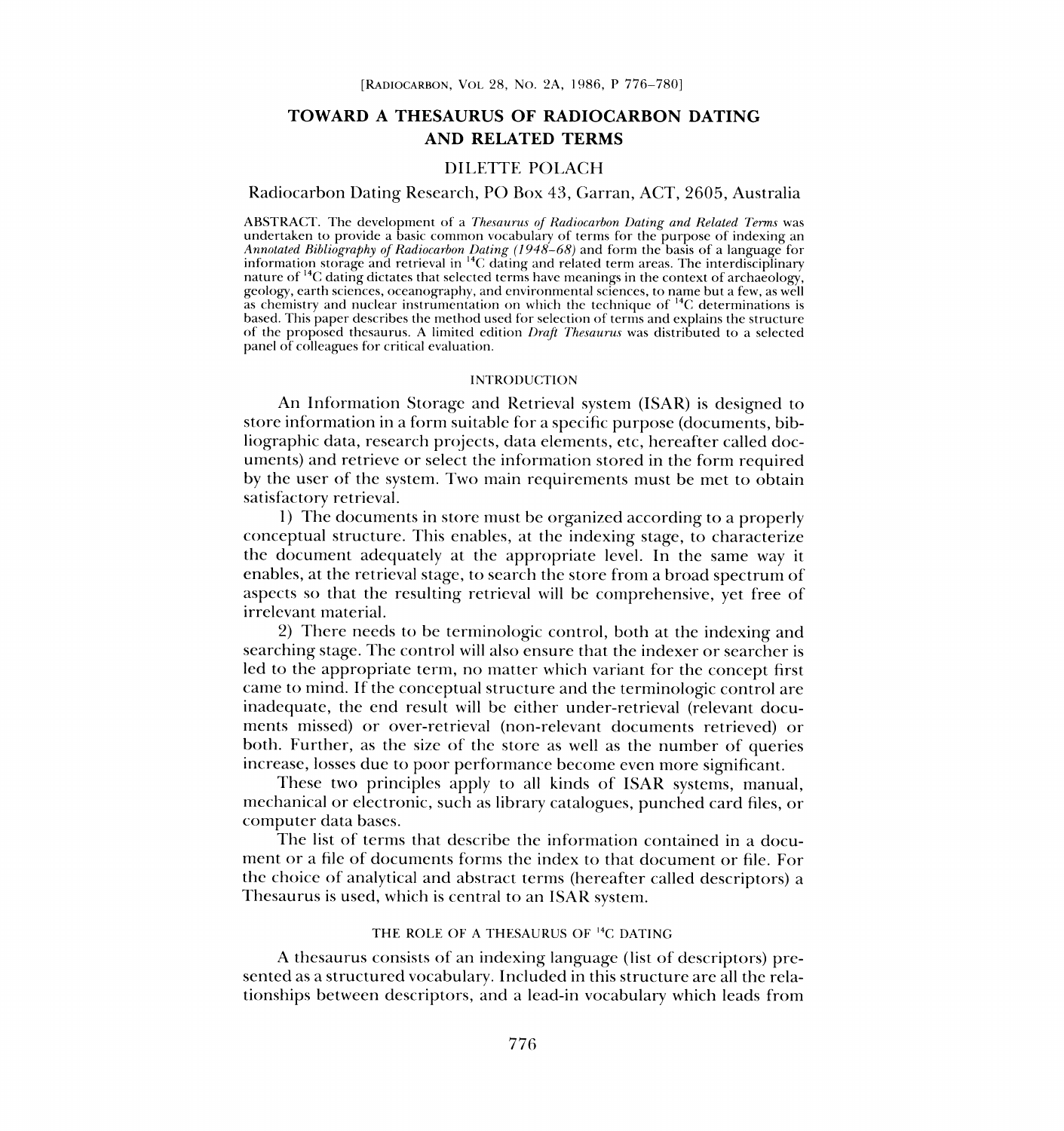# Thesaurus of Radiocarbon Dating and Related Terms 777

terms not used as descriptors to the appropriate descriptors in the indexing language. The role of this structure is four-fold (Fig 1):

1) It gathers under one chosen (preferred) term all the synonyms for the same concept-this may also include spelling variants.

2) It removes the ambiguity of homographs by adding qualifiers.

| 1. <i>Synonym-homonym structure</i>                                 | Relates terms to concepts                                                                                                                                                                               |
|---------------------------------------------------------------------|---------------------------------------------------------------------------------------------------------------------------------------------------------------------------------------------------------|
| 2. Equivalence structure<br>(quasi-synonyms or<br>equivalent terms) | Groups together widely overlapping<br>concepts resulting in "ISAR-concepts"<br>expressed by preffered terms<br>$(1 - 1$ correspondence)                                                                 |
| 3. Classificatory structure                                         | Made up of ISAR concepts as expressed by<br>preferred terms, and their interrelationship.<br>May refer from an ISAR concept not used for<br>indexing and searching to the appropriate<br>descriptor(s). |
| 4. Indexing language                                                | Made up of descriptors, i. e. preferred terms<br>designating ISAR concepts that actually are<br>used in document representations and search<br>request formulations.                                    |

|                                | Thesaurus $=$                                   |  |  |  |
|--------------------------------|-------------------------------------------------|--|--|--|
| Lead-in vocabulary +           |                                                 |  |  |  |
|                                | Indexing language (system vocabulary)           |  |  |  |
| $^*C_{14}^-$<br>Use ST         | Radiocarbon                                     |  |  |  |
| *Accelerators -<br>Use ET      | Particle accelerators<br>------------- <b>-</b> |  |  |  |
| *Sand dunes-<br>Use BT         | Dunes                                           |  |  |  |
| *Contact (cultural)-<br>Use ET | Cultural contact                                |  |  |  |

Legend: ST Synonymous term  $\begin{array}{cc} * \ * \ * \ * \end{array}$  Not a preferred term  $\begin{array}{cc} \text{ET} & \ast \end{array}$  Preferred term but not **BT** Broader term

\*) Preferred term but not a descriptor

Fig 1. Summary of definitions (based on Soergel, 1974, Fig 6A)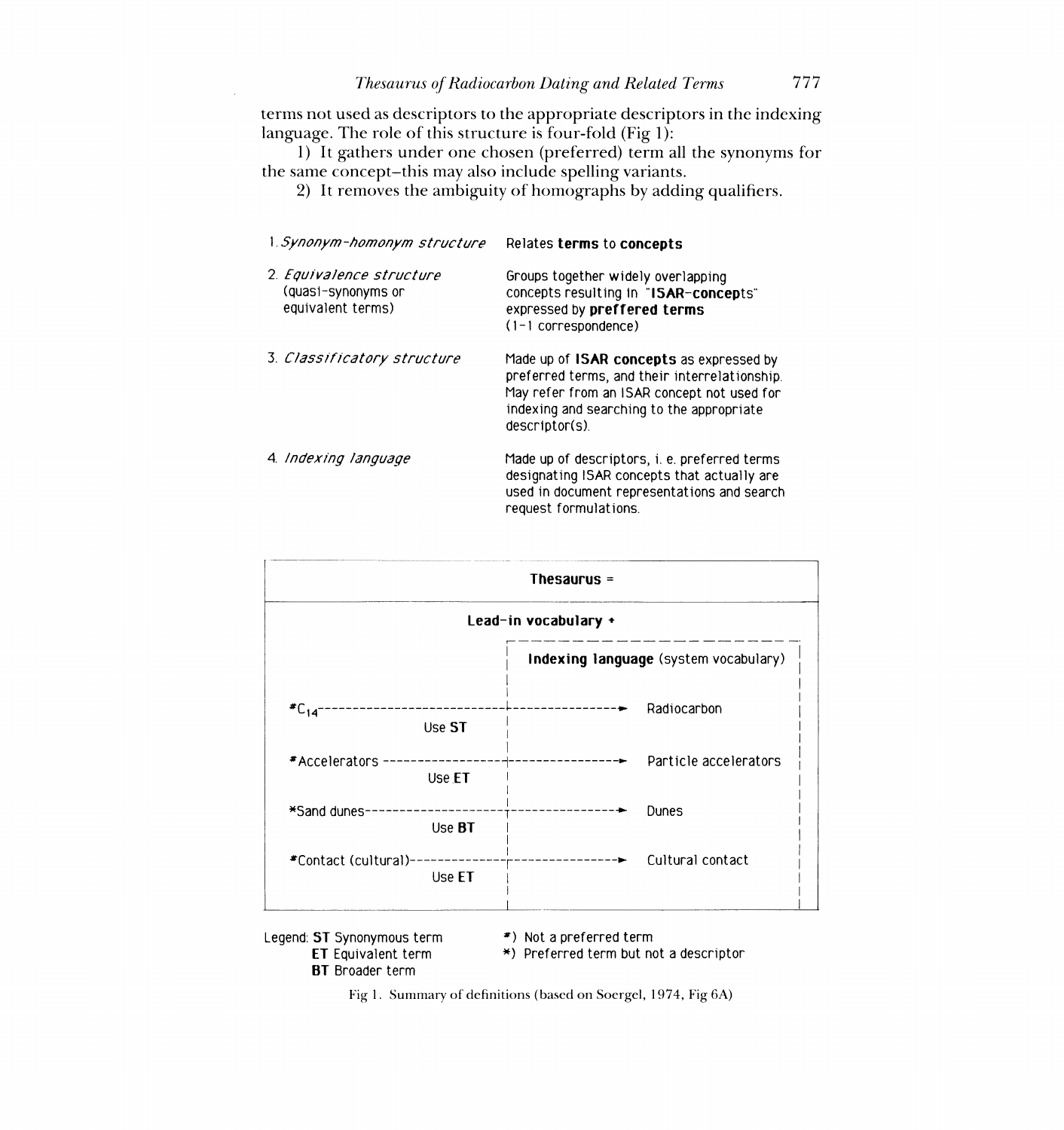# 778 Dilette Polach

3) It puts each descriptor within a hierarchical class structure, enabling the user to choose the degree of specificity desired.

4) It leads to other descriptors not related hierarchically but related by association or by close meaning without being synonymous.

A thesaurus is most useful to those directly responsible for indexing and retrieving literature: authors, editors, indexers, abstractors, documentalists, librarians, and users. For the author/editor team, the thesaurus facilitates the selection of more meaningful terms for titles, as keywords for indexing, for abstracts and for concepts discussed in the author's publication. For the indexer/user team, the thesaurus enables the selection of the most appropriate term at the desired level of specificity to be used as descriptor for each concept in the index and/or to phrase an inquiry.

When a new discipline emerges, articles are usually published at first in generalist journals. As the discipline grows, so do the number of specialized journals. Monographs, reviews, reports, treatises, etc are written, conferences are held and their proceedings are published. Finally, it may be decided that a data base or bibliography are needed to make the growing literature widely available. In this case vocabulary control becomes necessary.

In the case of a very specialized field, existing thesauri will lack the degree of specificity demanded. If the field is multidisciplinary, the vocabulary may be scattered in various thesauri or dictionaries. The use of several sources for selecting index terms will lack the consistency necessary for good indexing and retrieval.

### A THESAURUS FOR RADIOCARBON DATING

A study of the 14C dating literature made on two sets of data, covering the years 1948–1968 and 1978–1980, shows that <sup>14</sup>C dating fits the criteria for special bibliographic treatment. Its rapid growth has been documented (Polach, 1980, Fig 1). Table 1 illustrates multidisciplinarity.

The data file 1978/80 was compiled from computer retrieval of several DIALOGTM data bases. A wide variety of indexing practices were noted, ranging from a well-structured vocabulary (Geoarchives) to keywords from titles (Chemical Abstracts, Conference Abstracts, Dissertation Abstracts), to wide ranging descriptors (INSPEC, INIS).

The index of the bibliography Twenty years of Radiocarbon Dating, an

| <b>Disciplines</b>       | % of total   |            |
|--------------------------|--------------|------------|
|                          | 1948/68      | 1978/80    |
| Science/technology       | 26.5         | 27.9       |
| Geosciences              | 36.0         | 45.0       |
| Archaeology/Anthropology | 24.9         | 17.8       |
| Others                   | 12.6         | 9.1        |
| Total (numbers)          | 100.0 (2629) | 100.0(698) |

TABLE 1

Radiocarbon dating literature: articles published in journals, by disciplines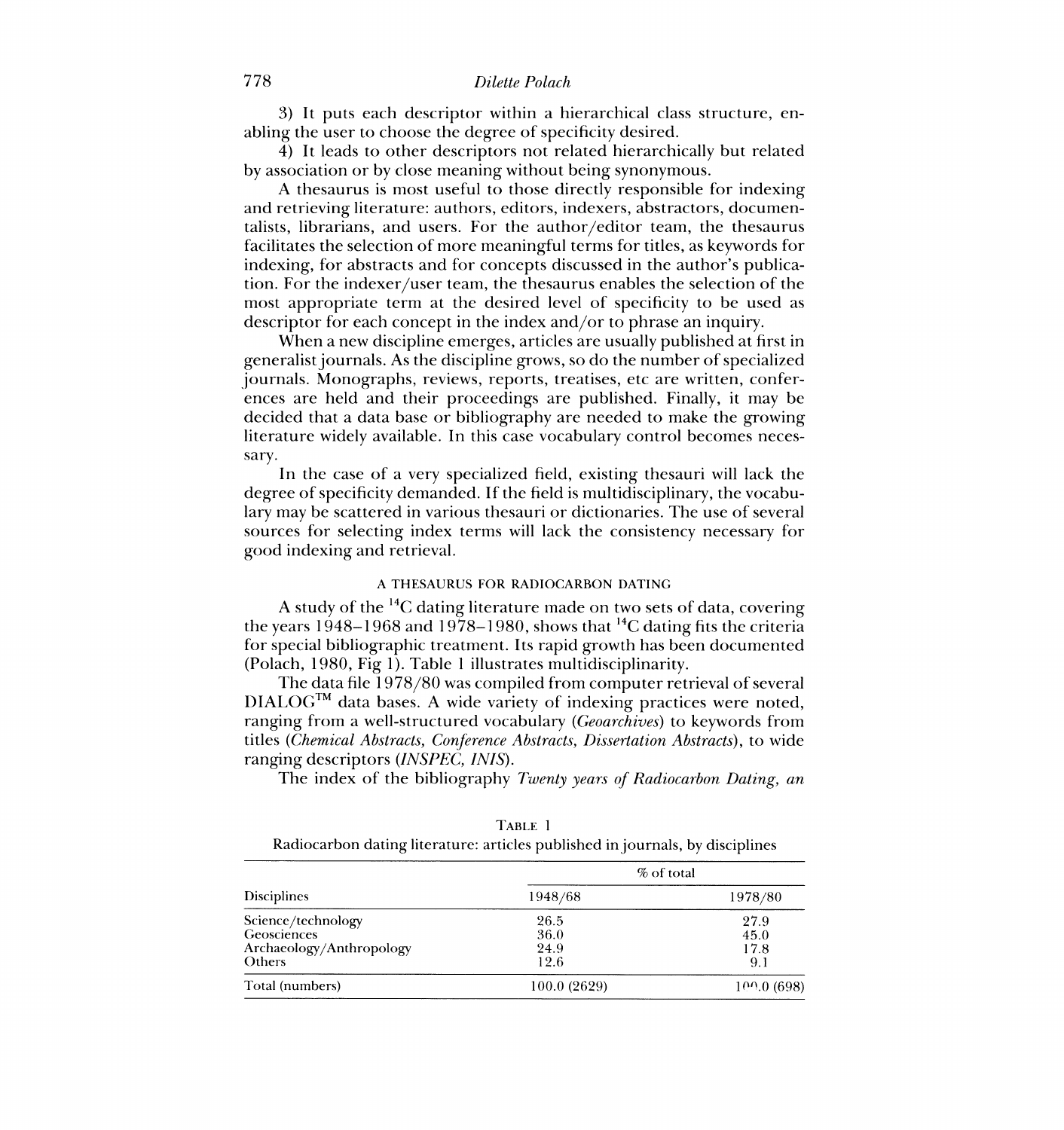annotated bibliography, 1948-68 (pilot study) (Polach, 1979) was compiled using *ad hoc* terms from the natural language of the literature indexed. There was no attempt to introduce a structure to the vocabulary or even to achieve consistency. The desire to improve on this effort, to index a further 1600 odd items, and to provide a starting point for terminologic control of an eventual data base, led to the compilation of a draft thesaurus.

In compiling the thesaurus draft several shortcuts had to be made as this was a one-person effort with no financial support. The documentation was kept to a minimum and most of the vocabulary was culled from existing thesauri. The criteria for inclusion were as follows:

1) Terms related to the literature

- 2) Expanded terms within the following bounds
	- a) for geologic and archaeologic terms, the Pleistocene and Holocene epochs
	- b) for other scientific and technical terms, current terminology of  ${}^{14}$ C dating laboratories used in the literature.

Two thesauri which were in part relevant to  ${}^{14}C$  dating were examined: Thesaurus of Engineering and Scientific Terms (TEST), and Australian Thesaurus of Earth Sciences and Related Terms.

As no thesaurus relevant to archaeology was found, the terms in the literature were supplemented by terms selected from the Penguin Dictionary of Archaeology (Bray & Trump, 1982) and a structure devised.

A list of terms used in the Bibliography of Radiocarbon Dating (Polach, 1979) and in the data file I978--80 (see above) was made. This came to 1875 unique terms. Each term was then checked against the relevant thesaurus. The structure in which it, or an equivalent term, appeared was then used in totality or modified to fit in with the thesaurus criteria. Reciprocal and related terms in their turn were submitted to the same process. This resulted in a list of 3354 terms (descriptors and non-descriptors) meshed together by a class and association relationship and representing all disciplines. The result was input on a word processor. The thesaurus as such is capable of modifications and additions.

### SUMMARY AND CONCLUSIONS

The role of a thesaurus in an Information Storage and Retrieval system is to enable efficient retrieval by providing terminological control in, 1) bringing synonyms together, 2) clarifying homographs, 3) offering a wider choice of terms through class and association relationships. A strong case for the compilation of a thesaurus for the terminologic control of the  ${}^{14}C$ dating vocabulary is substantiated. A decision needs to be made to incorporate a thesaurus into a data base of  ${}^{14}C$  dating or to publish it separately.

### ACKNOWLEDGMENTS

Special thanks are due the panel of colleagues who accepted to critically evaluate the Draft Thesaurus and to Henry Polach, Australian National University for encouragement and advice. The figure was prepared by Winnifred Mumford.